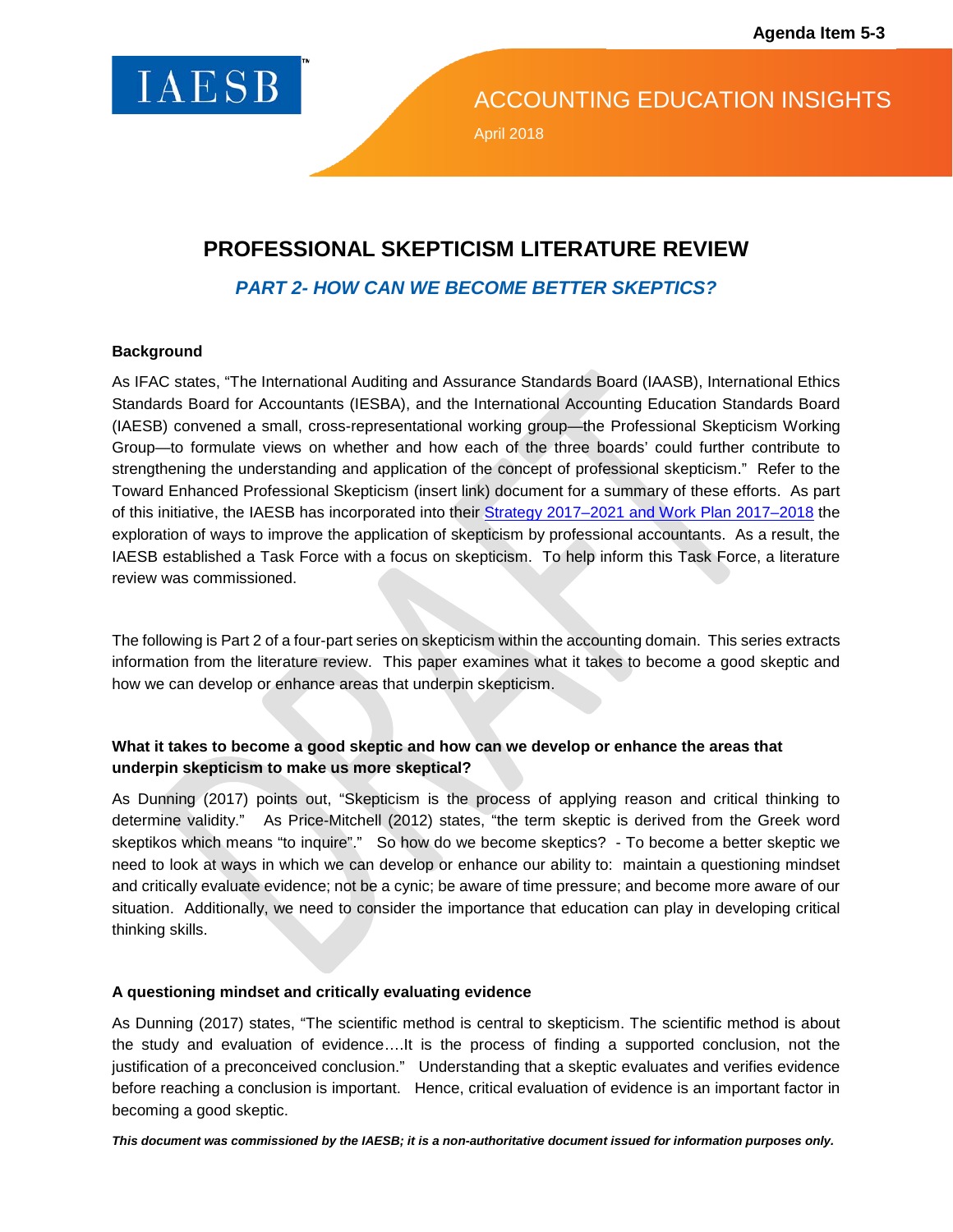As Young (2016) states, "Healthy skepticism, questioning your underlying assumptions and introducing doubt, can be very helpful." A strategy to become an effective skeptic not only includes using the best information available, but also recognizing what information needs to be proved wrong. Practicing a few simple concepts can help improve one's skepticism skills. These simple concepts are according to Young (2016):

- "Play the devil's advocate. What if your assumptions were reversed?,
- Seek contradictory viewpoints. Stronger ideas result from listening to both sides and empathizing with their perspectives,
- Cut the arrogance. You do not always know something is right."

One needs to be a deception-detector. As Price-Mitchell (2012) points out, "…challenge claims by asking for evidence by asking questions like:

- What makes you think this way?;
- What assumptions have you based your claim upon?;
- What facts or research support your ideas?;
- Are there facts or studies that dispute your claim?"

#### **Distinguishing skepticism and cynicism**

Price-Mitchell (2012) argues the importance of differentiating between skepticism and cynicism. Being a cynic does not necessarily help us become better skeptics. Skeptics need to consider relevant evidence before accepting someone's claim. As Price-Mitchell (2012) states, "They are willing to challenge the status quo with an open-mind and deep questioning of authority. Cynics distrust most information they see or hear, particularly when it challenges their own belief systems." Most often, cynics hold inflexible and unyielding views that cannot be changed by any contrary evidence, however sound and infallible.

Skepticism doesn't need to lead to cynicism--questioning basic assumptions should inspire curiosity, not despair. As Price-Mitchell (2012) points out, "Habitually look below the surface rather than accept ideas at face value. Ask yourself questions like, what is the logic of this argument? Listen to yourself when something doesn't feel right!....Play a devil's advocate role is part of becoming a good skeptic; learning to play a devil's advocate role involves taking a position you don't necessarily agree with, just for the sake of argument. Focusing on poking holes in what you think might be a good idea, can lead to greater understanding of a problem."

#### **Time pressure**

It is necessary to consider how time pressure can affect the way someone thinks when making a decision. As a result, sufficient time to absorb and challenge information is important to being a good skeptic. The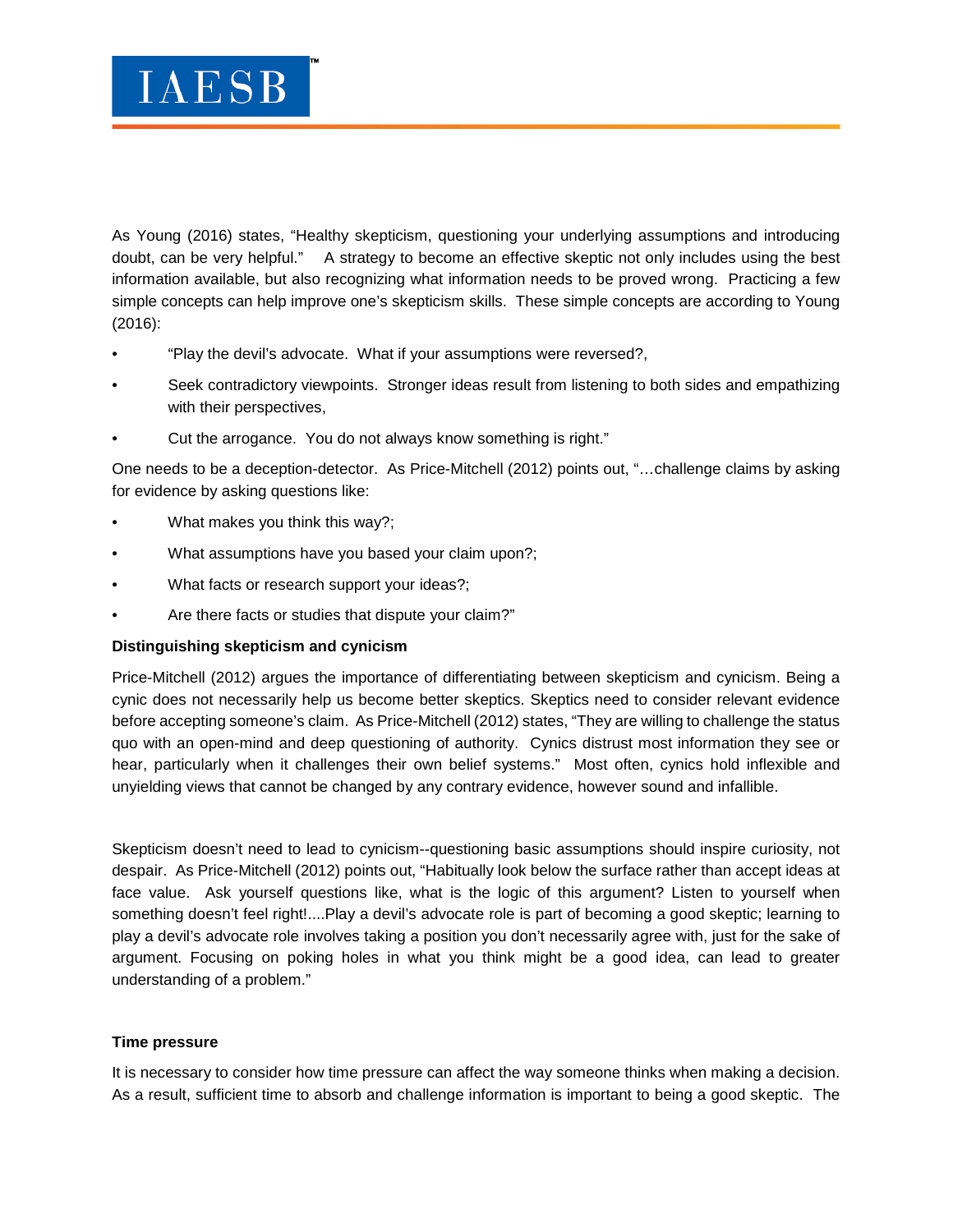lack of time needed to complete a task by a deadline can inhibit a professional accountant's ability to apply skepticism in a given situation. Being aware of the importance of sufficient time to absorb and challenge information is important to becoming a good skeptic. Professional accountants need to be aware of this threat and not compromise the application of critical thinking skills or fail to critically evaluate all evidence because of time pressure to meet a deadline.

#### **Situational awareness**

An important precondition to becoming a good skeptic is "situational awareness" or the ability to quickly scan the environment for relevant stimuli and to connect the dots. As a result, the ability to be aware of your situation and to understand the business is important.

Part of understanding the problem requires understanding the situation, a term referred to as situational awareness. In order to become a better skeptic it is important to understand things that can be done to enhance situational awareness. According to Pearson (2017), "These include:

- Pay attention to any "knee-jerk" reactions you've developed that may actually be distractions. For example, do you automatically check your phone when you hear a notification?
- Run a mental check on your level of awareness regularly. Are you zoning out? Are you becoming absorbed in tasks that don't warrant that level of attention?
- Are you maintaining an agility mindset, ready to change your approach or response as the situation changes?"

# **Education**

Education plays an important role in developing critical thinking skills. As Rayhanul Islam (2015) states, "Critical thinking is the ability to analyze the way you think and present evidence for your ideas, rather than simply accept your personal reasoning as sufficient proof." Education needs to prepare professional accountants to be able to analyze information and consider various sources of knowledge in order to solve problems. Critical thinking skills can be developed using case studies or problem solving scenarios in the learning environment. Critical thinking needs to be infused in lessons by utilizing in depth questioning and evaluation of both data and sources. These types of activities in the learning environment will help develop critical thinking skills in professional accountants.

#### **Concluding Thoughts**

We always needs to use logic to support our gut feelings. As Price-Mitchell (2012) points out, "We become better thinkers when we deploy doubting and believing more consciously through the use of logic and intuition, rather than by chance."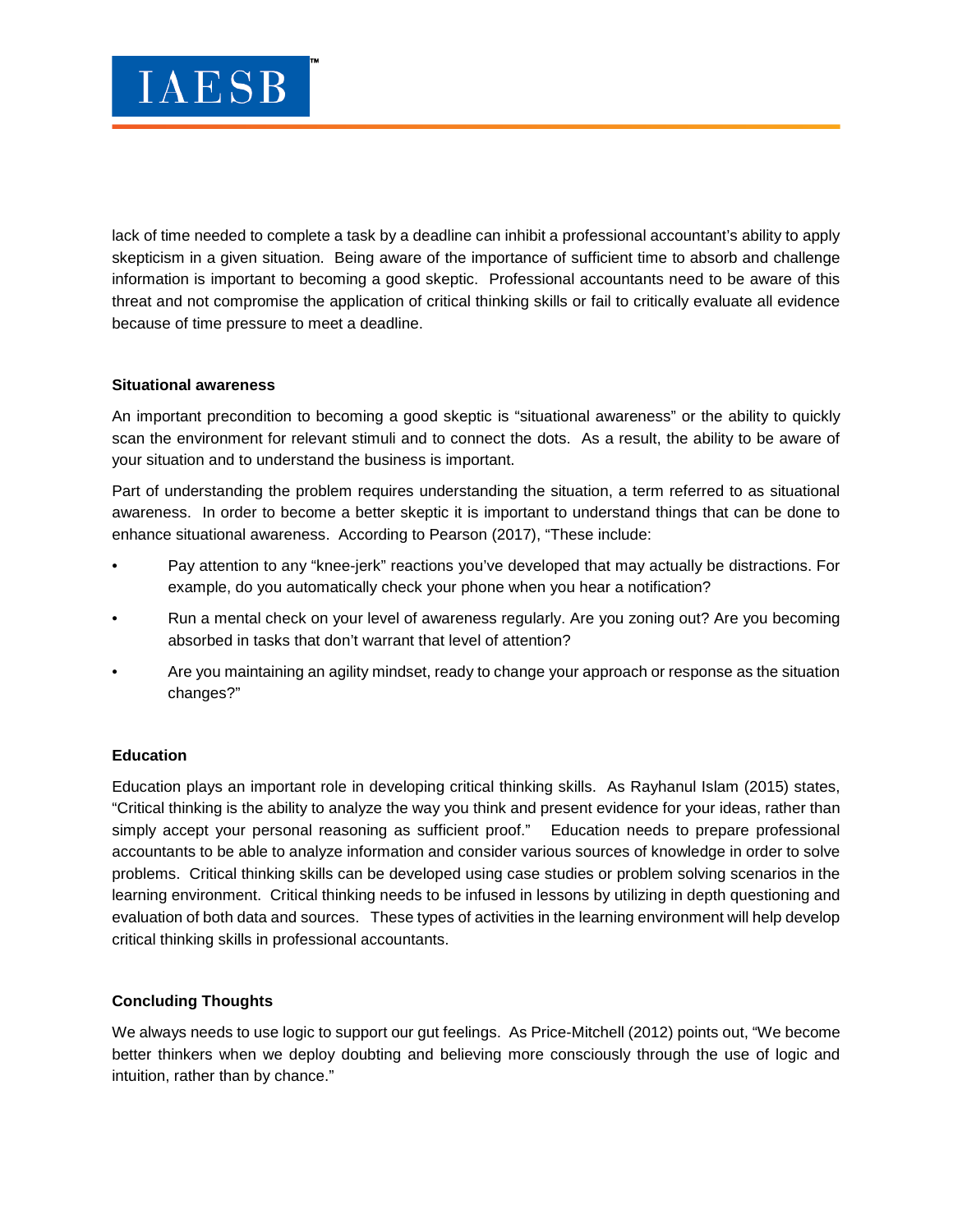These observations on becoming a better skeptic provide insights that are relevant to aspiring as well as practicing professional accountants. We encourage all professional accountants to consider these insights as part of your journey to becoming a better skeptic!

# *References*

[Dunning,](https://skeptoid.com/bios/brian_dunning.php) B. (2017). What Is Skepticism? Retrieved from<https://skeptoid.com/skeptic.php>

- International Federation of Accountants from https://www.ifac.org/.
- McCollister, K. & Sayler, M. (2010). Lift the ceiling: increase rigor with critical thinking skills. Gifted Child Today, 33(1), 41-47. Retrieved from<http://journals.prufrock.com/IJP/b/gifted-childtoday>
- Pearson, T. (2017). OODA, How to Turn Uncertainty into Opportunity. (2017), Retrieved from <https://taylorpearson.me/ooda-loop/>
- Price-Mitchell, M. (2012). The Art of Positive Skepticism: Five Ways to Think Like Galileo and Steve Jobs, 5 June, Retrieved from [https://www.psychologytoday.com/blog/the-moment](https://www.psychologytoday.com/blog/the-moment-youth/201206/the-art-positive-skepticism)[youth/201206/the-art-positive-skepticism\)](https://www.psychologytoday.com/blog/the-moment-youth/201206/the-art-positive-skepticism)
- [Rayhanul Islam,](https://www.linkedin.com/in/smrayhanulislam) S. M. (2015). What are the Importance and Benefits of "Critical Thinking Skills"? Retrieved fro[m https://www.linkedin.com/pulse/what-importance-benefits-critical-thinking-skills-islam](https://www.linkedin.com/pulse/what-importance-benefits-critical-thinking-skills-islam)
- Young, S. (2016). Becoming an Effective Skeptic: End Belief, Faith and Certainty, Retrieved from [http://www.lifehack.org/articles/lifehack/becoming-an-effective-skeptic-end-belief-faith-and](http://www.lifehack.org/articles/lifehack/becoming-an-effective-skeptic-end-belief-faith-and-certainty.html)[certainty.html](http://www.lifehack.org/articles/lifehack/becoming-an-effective-skeptic-end-belief-faith-and-certainty.html)